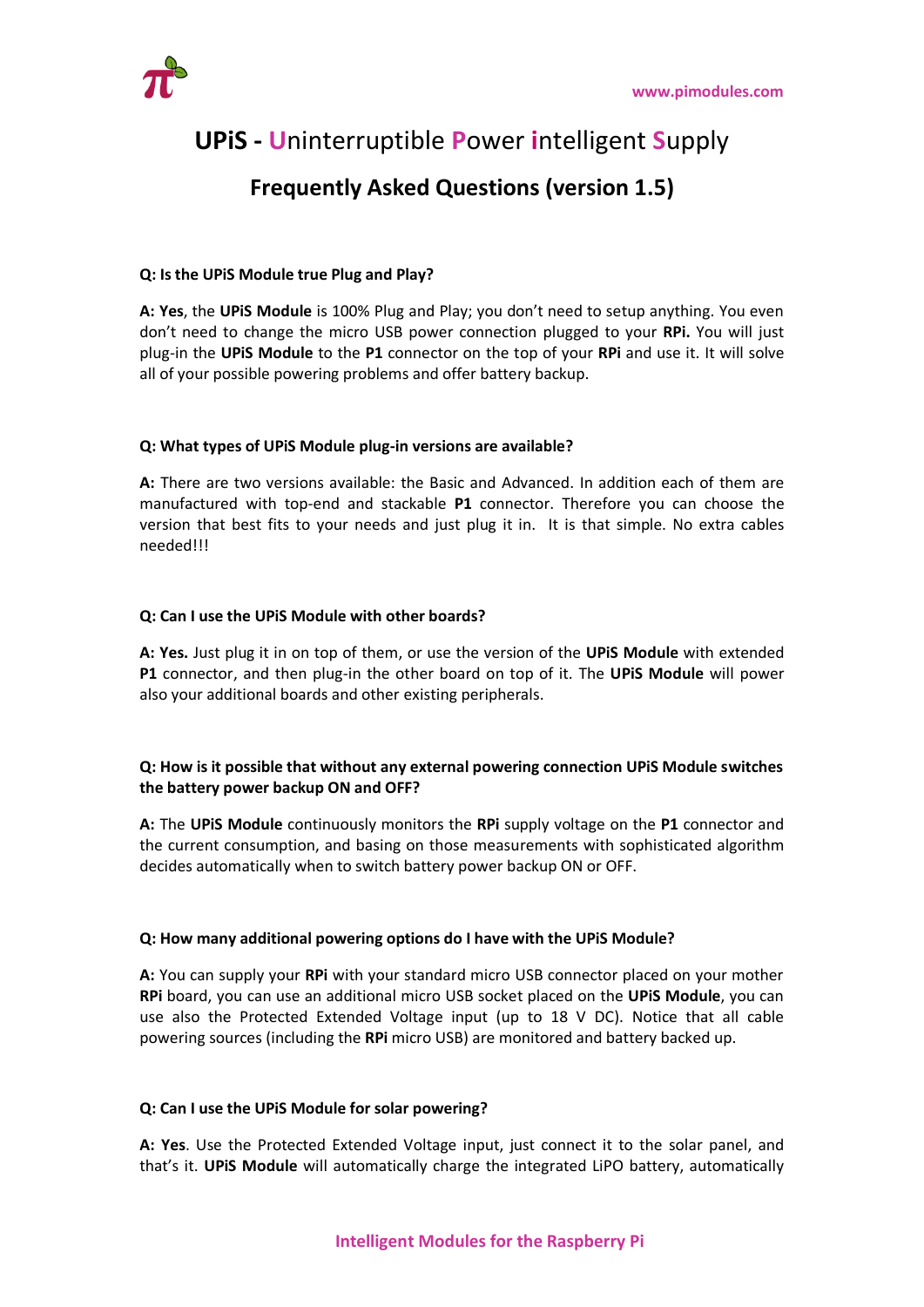

switch to battery if solar power is missing, as also check the power and battery level, inform you about the system temperature, switch integrated relay ON if needed, and much, much more.

#### **Q: Are all cable powering sources backup with the battery power?**

**A: Yes**, each cable power source is automatically monitored by integrated 16 MIPS microcontroller that switches to battery power when cable power is missing.

#### **Q: What is the switching time from cable powering to battery powering?**

**A:** Less than 100 μSec. In addition, in order to cover also this extremely short-timed lack of power, a large capacitor is placed on the **PRi** power 5V pin, and cover supply of your unit until battery power will established. The powering voltage drop during this time is less that 180 mV with RPi running load of 350 mA.

#### **Q: Is the integrated battery rechargeable, and how it is recharging?**

**A:** The **UPiS Module** has a built-in smart battery charger, which controls and charges the integrated battery whenever your **RPi** is cable-powered. It is an automatic process and you don't need to do anything.

## **Q: What is the integrated LIPO battery capacity?**

**A: 1200 mAh** in the Basic Version and **2600 mAh** in Advanced Version.

#### **Q: How long can I run my RPi with these batteries?**

**A:** Assuming that current consumption of the **RPi** Model B is about 350 mA and boost switching converter efficiency is about 90%, the estimation is about 5 Hours for Advanced Version and 2.2 hours for Basic Version.

#### **Q: Is it possible to have batteries with higher capacity, and how long do they last?**

**A: YES,** on special order request. However as the charging current is 350 mA, batteries with capacity higher than 4200 mAh will take more than 12 hours to charge completely, which is out of scope of auto charge. Therefore the maximum runtime with battery power is about 8 hours.

#### **Q: Can I change the battery charging current in order to use more powerful batteries?**

**A: Yes, but at your own risk.** The charging current is set by a simple SMD resistor, at your own risk you can change it to a smaller one (thus increasing the charging current up to 500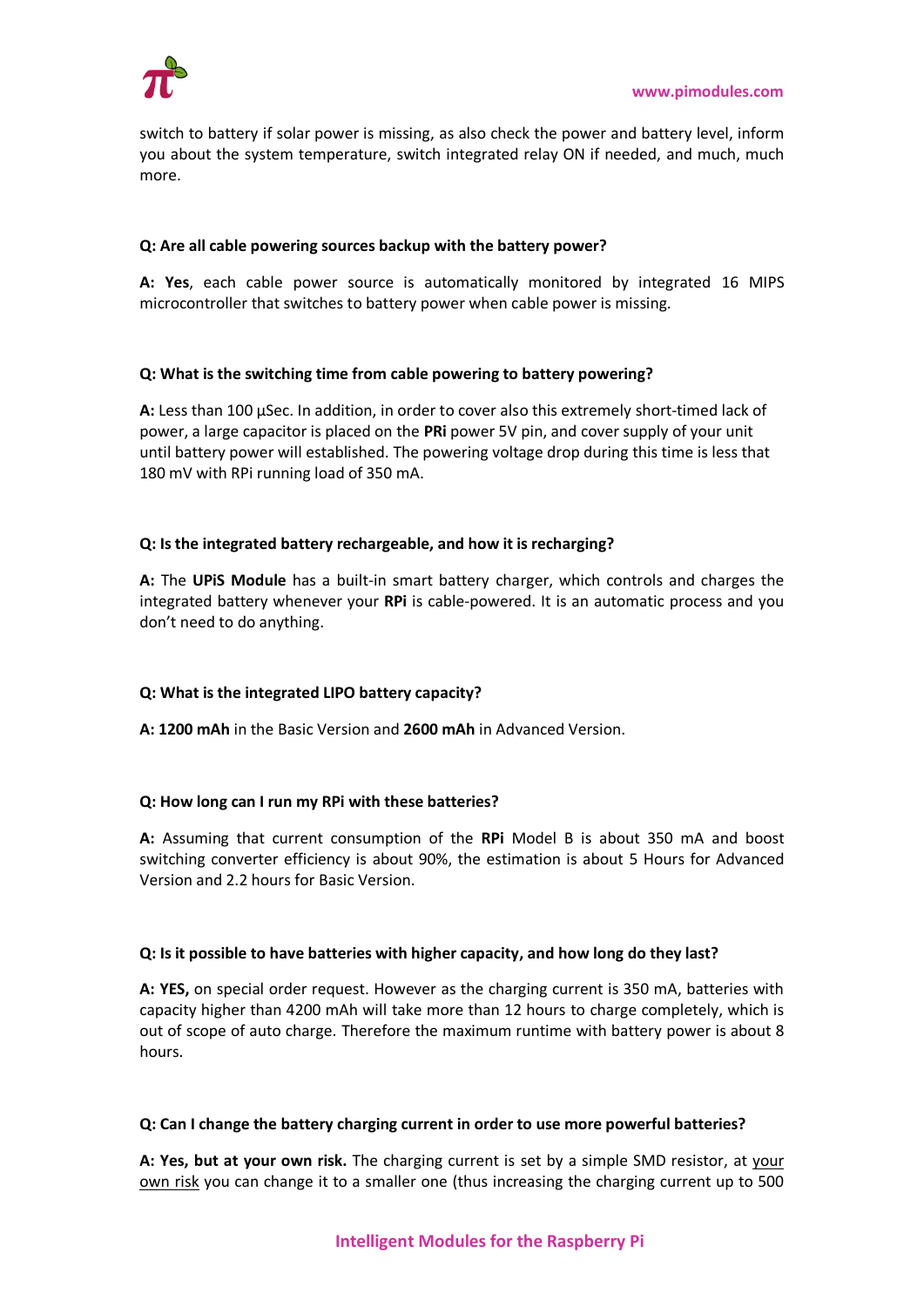

mA), however this is not recommended for non advanced users. If you want, we can do it for you at your request. You could also use a higher capacity battery, however we strongly recommend you to use one of the batteries offered by our distributors which have been tested to match UPiS.

### **Q: I need to have more running time from my battery.**

**A:** For dedicated applications you can increase charging current up to 500 mA as written above. Therefore the maximum battery capacity could be increased up to 6000 mAh, still keeping the full charge time within 12 hours. With such battery of 6000 mAh the total running time of **RPi** will be about 16 hours.

### **Q: I need more running time on battery. Is there are any other way to extend battery runtime?**

**A: YES,** you can use embedded internal **timed ON** and file safe **timed OFF** and then run your **RPi** only on requested time schedule. All other time it will be switched off. With such approach you can save a lot of energy

#### **Q: Can I use the UPiS Module with all models of the RPi?**

**A: YES**. It is using only the **5 VDC** pin and **GND** for all basic operations. On your request (by setting up appropriate jumpers) you can use also RS232, I2C, GPIO\_GEN2, GPIO\_GEN3 and GPIO\_GEN0.

#### **Q: Is the integrated battery protected for the overcharge and over discharge?**

**A: Yes**, the **UPiS Module** has a built in multiple monitoring and protection systems, and one of them is the overcharge and over discharge battery protection. In addition battery is connected trough resettable fuse in order to avoid the risk of short circuit.

## **Q: What other protection do I have for the LiPO battery?**

**A:** There is a battery **cut-off jumper** which completely cuts off the battery connection to the system.

#### **Q: What other power protections are implemented in the UPiS Module?**

**A:** Extended Voltage and micro USB cable power inputs are protected with reverse polarity, resettable fuse, and surge protection. In addition live current monitoring systems analyze the power consumption and cut-off the battery or cable power when it exceeds preselected threshold.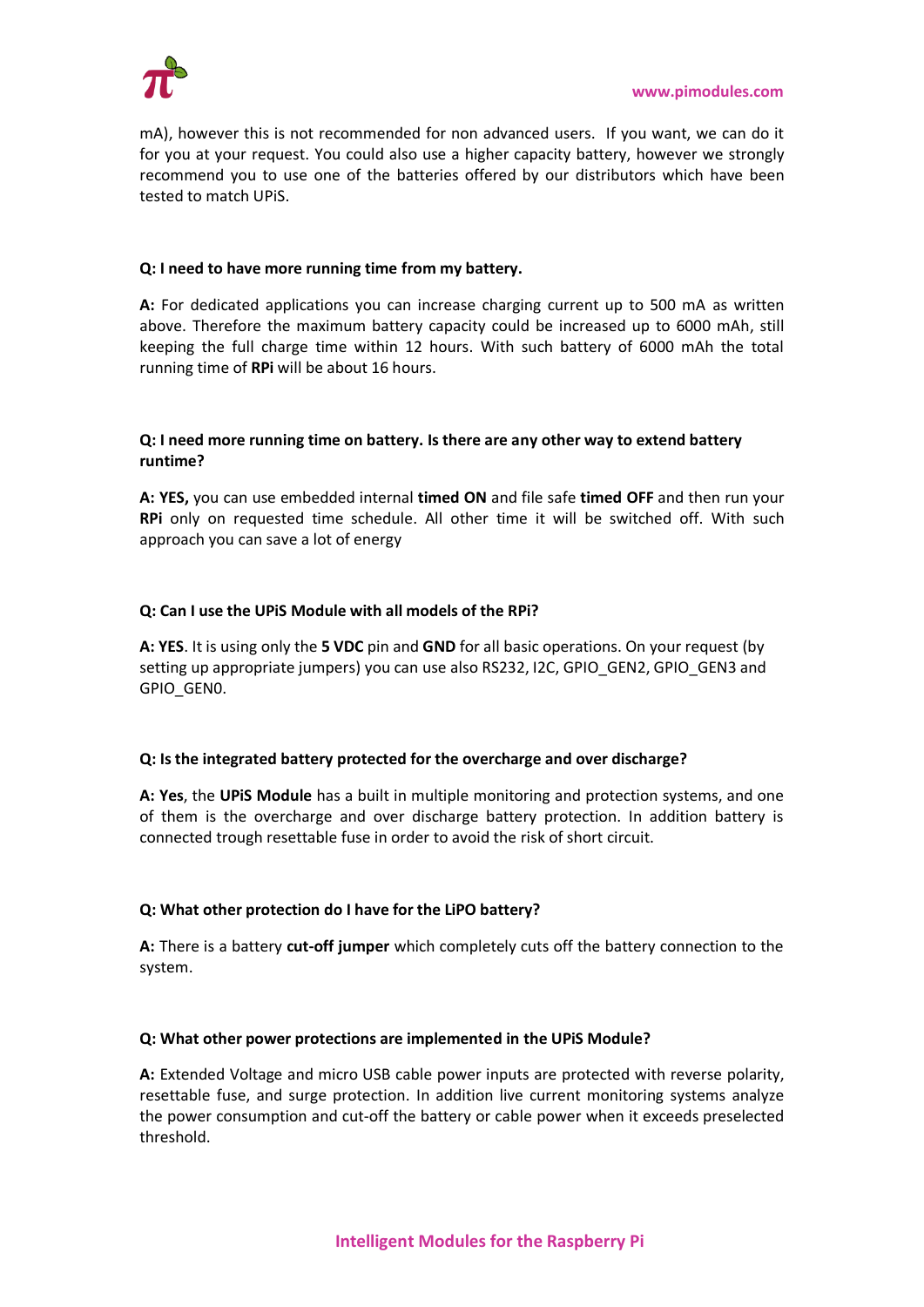

#### **Q: Can I change the current consumption thresholds?**

**A: Yes**, it is programmable and can be changed by the user. However we recommend that only experienced users do this.

#### **Q: What happens if I program something wrong (i.e. current threshold)?**

**A:** No problem, you can always return to the factory defaults.

#### **Q: Can I use the UPiS Module with other types of batteries?**

**A: NO**. The **UPiS Module** is designed to be used only with LiPO batteries, approved by our company with charging voltage of 4.2 V DC. Any other battery connected to the **UPiS Module** can destroy your battery or the **UPiS** module itself and can be harmful.

#### **Q: RPi uses 5 VDC for powering, how can a lower voltage LiPO battery supply the system in the UPiS Module?**

**A:** It uses switching step-up/step-down converter able to provide up to 2.4 A with efficiency near to 90%. However for security reasons all protection systems implemented in the **UPiS Module** are set for a maximum 1 A.

#### **Q: Can I switch OFF the UPiS Module?**

**A: Yes.** You can switch completely off the **UPiS Module** by hardware switch which completely isolates the **UPiS Module** from the RPi.

#### **Q: So, now I can switch ON or OFF my RPi with a hardware switch?**

**A: Yes**. If you use cable power connected to the **UPiS Module** (micro USB or Extended Voltage input or battery) then you can completely switch OFF or ON your **RPi**. If you use the **RPi** micro USB placed on the mother board, then you can switch ON or OFF only when battery power is used.

#### **Q: Do I have any indications about the UPiS Module status?**

**A: Yes**. You have LEDs informing you about the powering source and battery status. Also you have embedded scripting commands that inform you via RS232 about **UPiS Module** status.

#### **Q: Can I control my UPiS Module via scripting commands?**

**A: Yes**. There is plenty of commands for full system control. Thanks to the implemented bootloader, the set of commands can be enhanced with new ones, as we release more of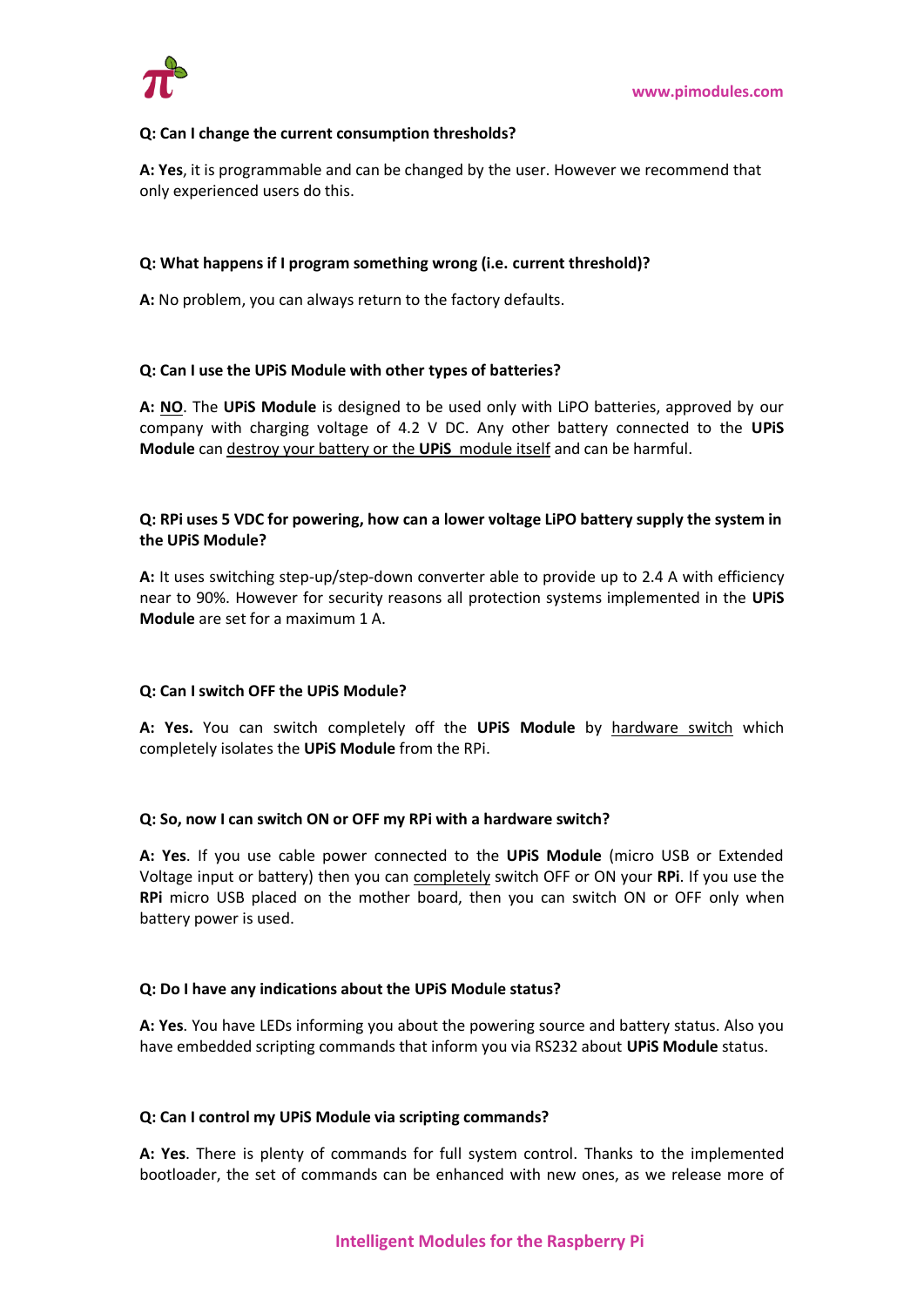

them. We are open to customers suggestions about new commands to implement. Customers can propose new commands by e-mail or on our forum: if we find them generally useful, then we will implement them for free and distributed them via our bootloader system.

#### **Q: What is the bootloader system, why do we need it?**

**A:** Bootloader System is a live updating procedure for the embedded microcontroller in the **UPiS Module.** This system gives you access to any new version of the firmware every time that it becomes available.

#### **Q: How can I upload new firmware to the UPiS Module?**

**A:** Just download the .HEX file from our website, and update the **UPiS** Module directly from the **RPi** or any other PC or MAC. It is very simple.

#### **Q: What other features do I have in the UPiS Module?**

**A:** There are a lot of additional features, and new are coming soon via firmware update. Here below is the current list:

- 1. Embedded Real Time Clock controlled via RS232 interface and I2C.
- 2. Time programmed ON/(file safe) OFF switch for the RPi
- 3. RPi system Watch-Dog timer
- 4. Protected 1- wire interface
- 5. Protected digital I/O pin
- 6. Embedded on the board analog temperature monitor independent from the 1-wire interface – accessed via RS232
- 7. NO Relay controlled via RS232 interface or RPi
- 8. True 12V RS232 interface to the external world
- 9. Additional USB interface for the RS232 I/O pins (based on FTDI chipset)
- 10. Additional resettable fuse protected power source of 5 VDC and 200 mA
- 11. Software controlled file safe shutdown switch
- 12. Scripting language for timed shutdown or switch on
- 13. Full monitoring via RS232 for all power sources and battery level

#### **Q: What is the Analog Temperature Sensor?**

**A:** The **Analog Temperature Sensor** is placed near the **P1** connector on the **UPiS Module** and can be read by the user via RS232. The resolution is 1 degree Celsius and can be used to monitor the **RPi** environment temperature. If e.g. the temperature is too high, then the **RPi** can be shutdown (on user request), or fan can be automatically started (via embedded Relay on **UPiS Module**). It is very useful if you are using the **RPi** in the outside environment.

#### **Q: What IC of RTC UPiS Module is using?**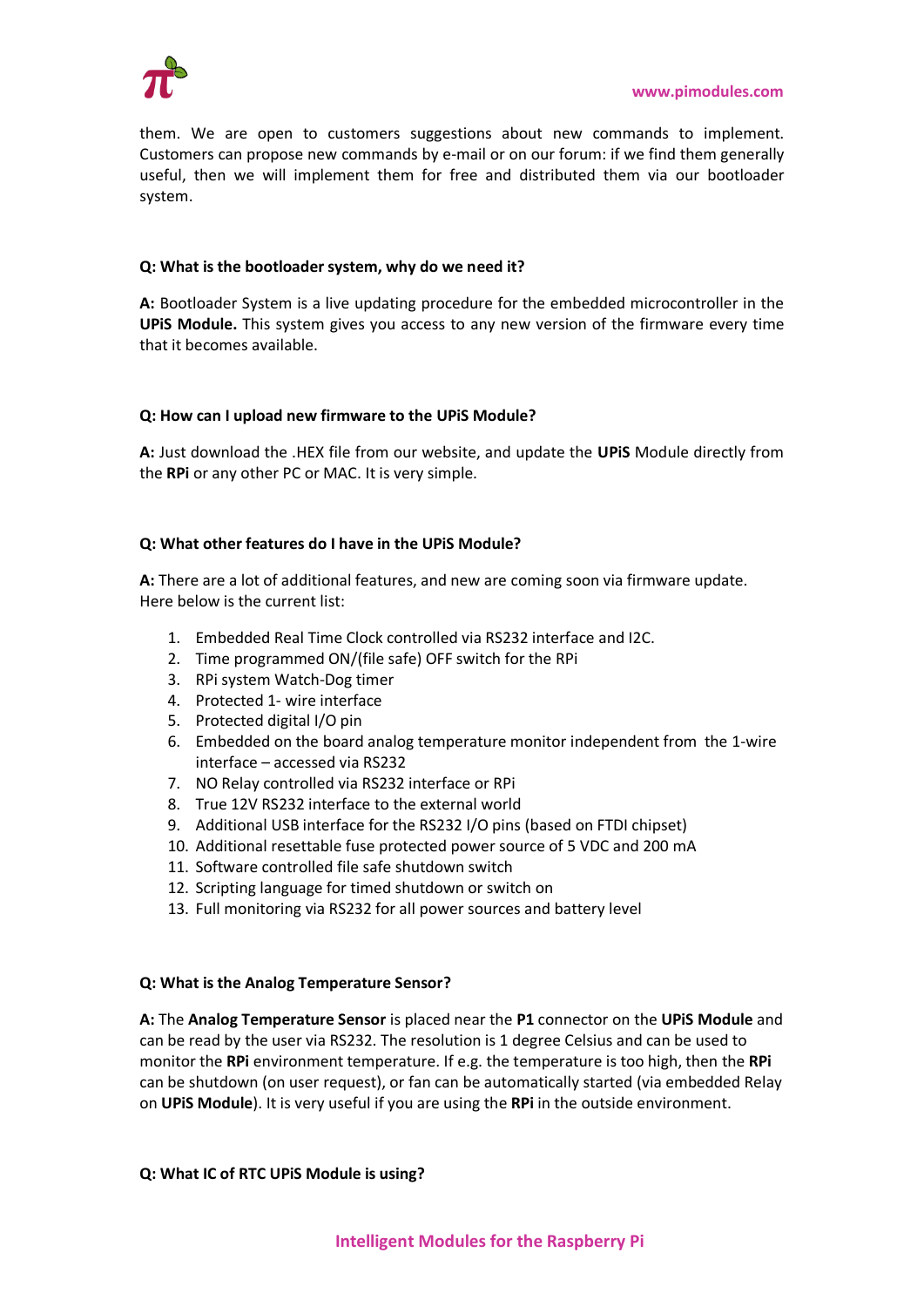

**A: There is no physical RTC IC.** The microcontroller controlling all the **UPiS Module** functionalities is emulating the RTC chip. Currently we have implemented the DS1307. However in the future any other chip can be implemented and upload to your **UPiS** Module via bootloader procedure. The RTC system has its own crystal of 32768 Hz and is powered from the **UPiS Module** embedded LiPO battery.

#### **Q: What about support for the UPiS Module and other modules from your company?**

**A:** We are just at the beginning. Very soon we will release new products and discussion forums for each of them.

#### **Q: Where I can buy this UPiS Module?**

**A:** We are a designing house and manufacturer of electronic devices. We are not selling to end customers. You can find them only via our distributors listed on our website.

#### **Q: How can I become a distributor of your products?**

**A:** Very simple. Just send us an e-mail with your request to [info@pimodules.com](mailto:info@pimodules.com)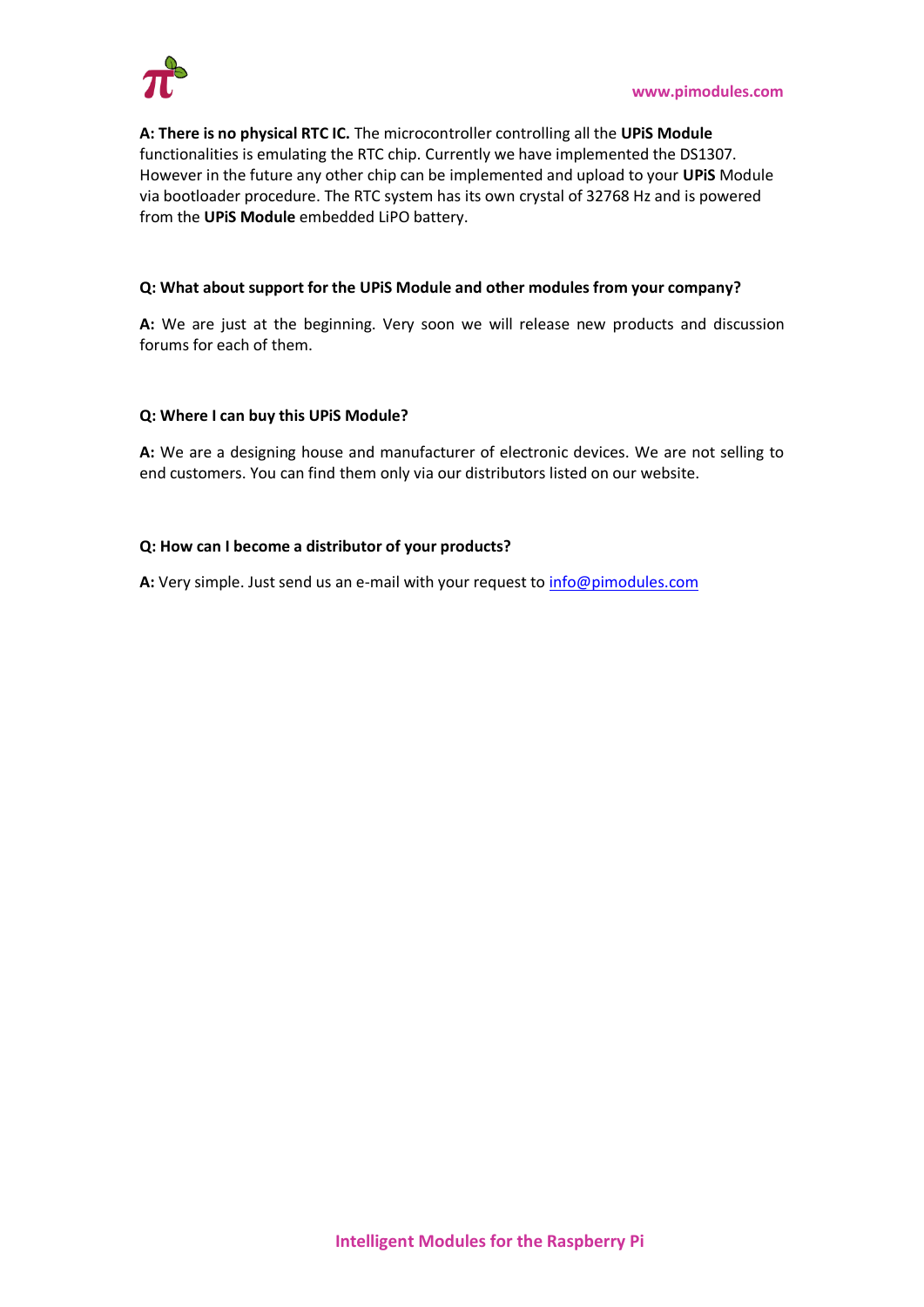

## **Devices Features**

| <b>Supported Functionality</b>      | <b>UPIS Basic</b>         | <b>UPiS Advanced</b>                     |
|-------------------------------------|---------------------------|------------------------------------------|
| <b>Powering</b>                     |                           |                                          |
| ON/OFF Switch                       | Only if RPi is powered    | Supports all modes:                      |
|                                     | from battery              | <b>External Powering (7</b>              |
|                                     |                           | $VDC - 18 VDC$                           |
|                                     |                           | Micro USB Powering (on<br>$\bullet$      |
|                                     |                           | the UPIS module)                         |
|                                     |                           | <b>Battery Powering</b>                  |
| <b>UPS functionality (automatic</b> | <b>YES</b>                | <b>YES</b>                               |
| switch to battery supply            | (with all supported cable | (with all supported cable                |
| when cable power is                 | powering modes)           | powering modes)                          |
| unavailable)                        |                           |                                          |
| <b>Internal Battery Capacity</b>    | 1200 mAh                  | 2600 mAh                                 |
| <b>Automatic LiPO Battery</b>       | <b>YES</b>                | <b>YES</b>                               |
| Charger                             |                           |                                          |
| LiPO Battery Protection -           | <b>YES</b>                | <b>YES</b>                               |
| Over charge                         |                           |                                          |
| LiPO Battery Protection -           | <b>YES</b>                | <b>YES</b>                               |
| Over discharge                      |                           |                                          |
| LiPO Battery Protection -           | <b>YES</b>                | <b>YES</b>                               |
| Over Current and short              |                           |                                          |
| circuit with Resettable Fuse        |                           |                                          |
| LiPO Battery Protection -           | <b>YES</b>                | <b>YES</b>                               |
| user emergency Cut-off              |                           |                                          |
| jumper                              |                           |                                          |
| Resettable Fuse on each             | <b>YES</b>                | <b>YES</b>                               |
| powering input                      |                           |                                          |
| Overvoltage protection on           | <b>YES</b>                | <b>YES</b>                               |
| each powering input                 |                           |                                          |
| <b>Reverse Polarity protection</b>  | <b>YES</b>                | <b>YES</b>                               |
| on the External Voltage             |                           |                                          |
| Input                               |                           |                                          |
|                                     |                           |                                          |
| <b>Power Monitoring</b>             |                           |                                          |
| Voltage on RPi P1 connector         | <b>YES</b>                | <b>YES</b>                               |
| Voltage on Battery                  | YES                       | <b>YES</b>                               |
| Voltage on External                 | <b>NO</b>                 | <b>YES</b>                               |
| Powering Connector (7 - 18<br>VDC)  |                           |                                          |
| Voltage on additional micro         | <b>YES</b>                | <b>YES</b>                               |
| <b>USB socket</b>                   |                           |                                          |
| <b>RPi</b> Current consumption      | <b>YES</b>                | <b>YES</b>                               |
| monitoring                          | On all available Powering | On all Powering Sources:                 |
|                                     | Sources:                  | <b>External Powering (7</b><br>$\bullet$ |
|                                     | Micro USB                 | $VDC - 18 VDC$                           |
|                                     | Powering (on the          | Micro USB Powering (on                   |
|                                     | UPIS PCB)                 | the UPIS PCB)                            |
|                                     | <b>Battery Powering</b>   | <b>Battery Powering</b>                  |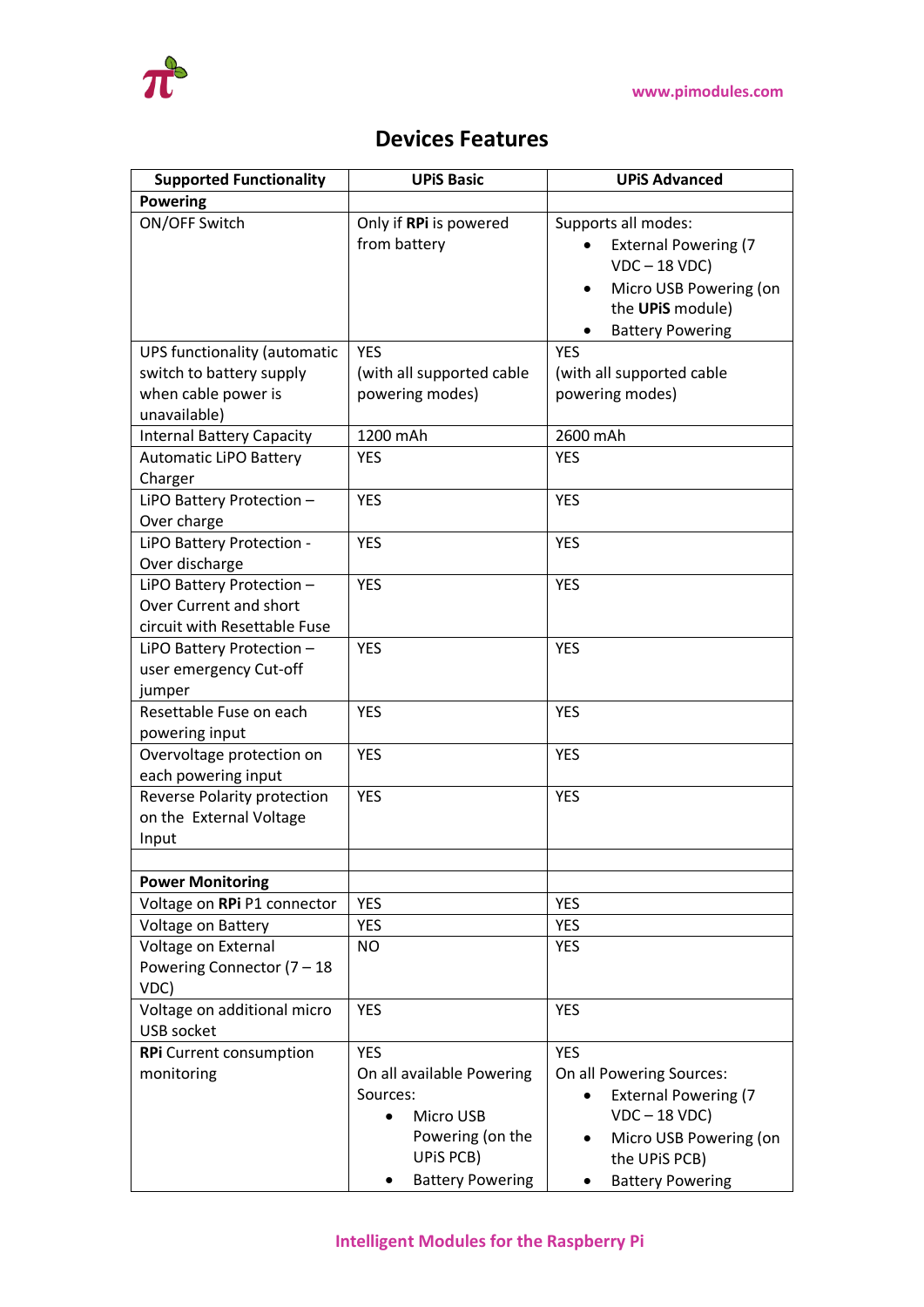

| <b>LED on Battery Powering</b>  | <b>YES</b> | <b>YES</b> |
|---------------------------------|------------|------------|
| LED on External Powering        | <b>NO</b>  | <b>YES</b> |
| LED on micro USB Powering       | <b>YES</b> | <b>YES</b> |
| LED on Battery Charging         | <b>YES</b> | <b>YES</b> |
| Dual LED System Status          | <b>YES</b> | <b>YES</b> |
|                                 |            |            |
| RTC control Power ON - OFF      | <b>YES</b> | <b>YES</b> |
| File Safe shutdown Using on     | <b>YES</b> | <b>YES</b> |
| <b>Board Button</b>             |            |            |
| File Safe Shutdown on low       | <b>YES</b> | <b>YES</b> |
| power on battery                |            |            |
| Programmable timeout for        | <b>YES</b> | <b>YES</b> |
| power cut-off                   |            |            |
|                                 |            |            |
| <b>Interfaces</b>               |            |            |
| 12V RS232 Interface             | <b>NO</b>  | <b>YES</b> |
| micro USB <-> RPi RS232         | <b>YES</b> | <b>YES</b> |
| Interface (Virtual Com Port)    |            |            |
| Protected 1-wire Interface      | <b>NO</b>  | <b>YES</b> |
| Fuse Protected 5 VDC            | <b>NO</b>  | <b>YES</b> |
| @200mA                          |            |            |
|                                 |            |            |
| <b>Sensors</b>                  |            |            |
| Embedded on board               | <b>YES</b> | <b>YES</b> |
| Temperature sensor for          |            |            |
| system temperature              |            |            |
| monitoring                      |            |            |
| NO Relay                        | <b>NO</b>  | <b>YES</b> |
|                                 |            |            |
| <b>Scripting Commands</b>       |            |            |
| <b>STATUS</b>                   | <b>YES</b> | <b>YES</b> |
| <b>RELAYON</b>                  | <b>NO</b>  | <b>YES</b> |
| <b>REALYOFF</b>                 | <b>NO</b>  | <b>YES</b> |
| SHUTDOWN                        | <b>YES</b> | <b>YES</b> |
| 1WIRE                           | <b>NO</b>  | <b>YES</b> |
| <b>ANTEMP (Analog Sensor</b>    | <b>YES</b> | <b>YES</b> |
| Temperature)                    |            |            |
| <b>ANTEMPBIN (Analog Sensor</b> | <b>YES</b> | <b>YES</b> |
| Temperature Binary)             |            |            |
| <b>READTIME</b>                 | <b>YES</b> | <b>YES</b> |
| <b>SETTIME</b>                  | <b>YES</b> | <b>YES</b> |
| <b>RPITIMEON</b>                | <b>NO</b>  | <b>YES</b> |
| <b>RPITIMEOFF</b>               | <b>NO</b>  | <b>YES</b> |
| <b>ANTEMPRPIOFF</b>             | <b>NO</b>  | <b>YES</b> |
| RPIVLEVEL                       | <b>YES</b> | <b>YES</b> |
| <b>USBVLEVEL</b>                | YES        | <b>YES</b> |
| <b>EXTVLEVEL</b>                | <b>NO</b>  | <b>YES</b> |
| <b>BATVLELEL</b>                | <b>YES</b> | <b>YES</b> |
| <b>RPICLEVEL</b>                | <b>NO</b>  | <b>YES</b> |